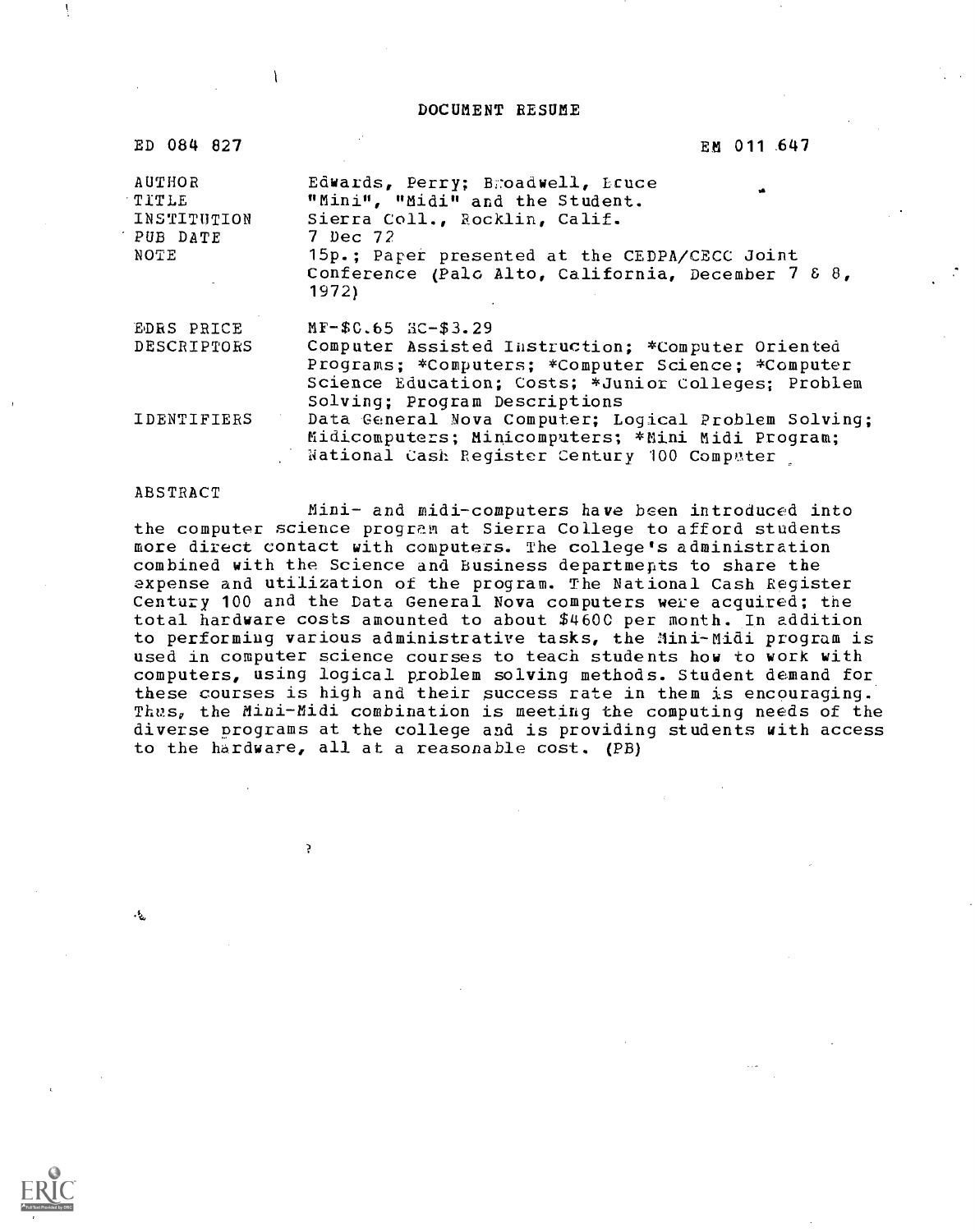FILMED FROM BEST AVAILABLE COPY

 $\frac{1}{2}$  and  $\frac{1}{2}$ 

يبدون المرادة

 $\mathcal{G}$ 

 $\mathbf{C}$ 

 $\ddot{\cdot}$ 

# "MINI", "MIDI" AND THE STUDENT

 $\frac{1}{2}$ 

BY

PERRY EDWARDS

BRUCE BROADWELL

US DEPARTMENT OF HEALTH,<br>SOUGATION A WELFARE<br>NATIONAL INSTITUTE OF<br>NATIONAL INSTITUTE OF<br>THIS DOCUMENT HAS BEEN REPRO<br>OUCED EXACTLY AS RECEIVED FROM<br>ATING IT POINTS OF VIEW OR OPINIONS<br>STATED 20 NOT NECESSARILY REPRE<br>SENTO

SIERRA COLLEGE 5000 ROCKLIN ROAD<br>OCKLIN, CA 95677 ROCKLIN, CA

916-624-3333 X200

# CEDPA/CECC JOINT CONFERENCE

DECEMBER 7, 8, 1972

 $\overline{\phantom{a}}$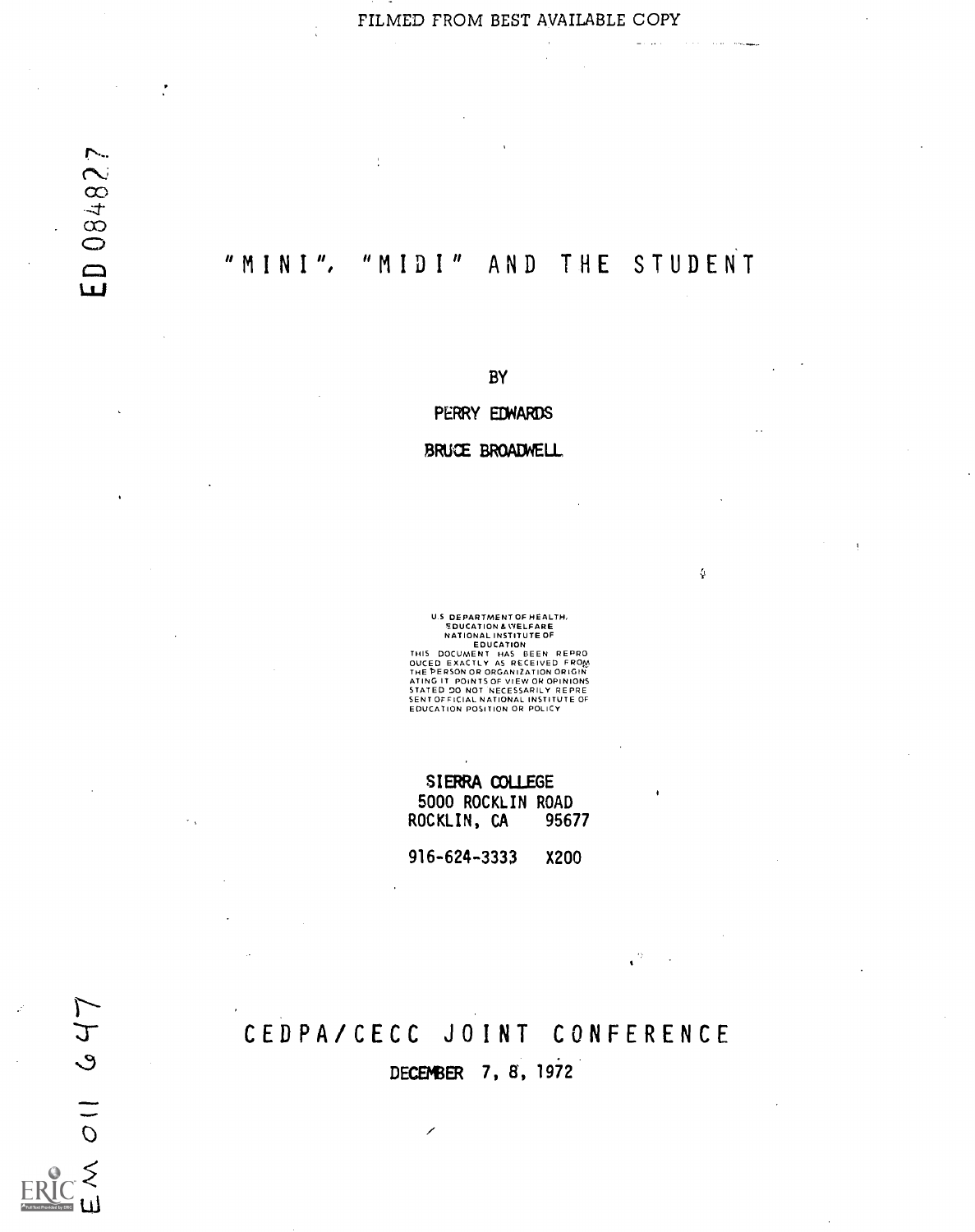$\int_{\partial S}$ 

by Perry Edwards Bruce Broadwell Sierra College Rocklin, CA 95677 (916)-624-3333

### ABSTRACT

 $\mathcal{L}$ 

ø

The advent of the "Mini" computer has brought great changes to the computing community. These versatile lower cost systems have and are enabling many new users to enter the market place. The Mini when used in conjunction with the more traditional "Midi" computer, can provide an improved, broad based educational program. This paper deals with the current application of a "Mini" and "Midi" computing system in an ongoing instructional program.

I. BACKGROUND

II. ENTER THE MINI

III. MINI/MIDI HARDWARE ACQUISITION

IV. MINI/MIDI AND INSTRUCTION

V. OBSERVATIONS AND TENTATIVE EVALUATIONS

VI. CONCLUSION

CEDPA/CECC JOINT CONFERENCE

f,

 $\mathbf{\hat{D}}$ 

December 7, 8, 1972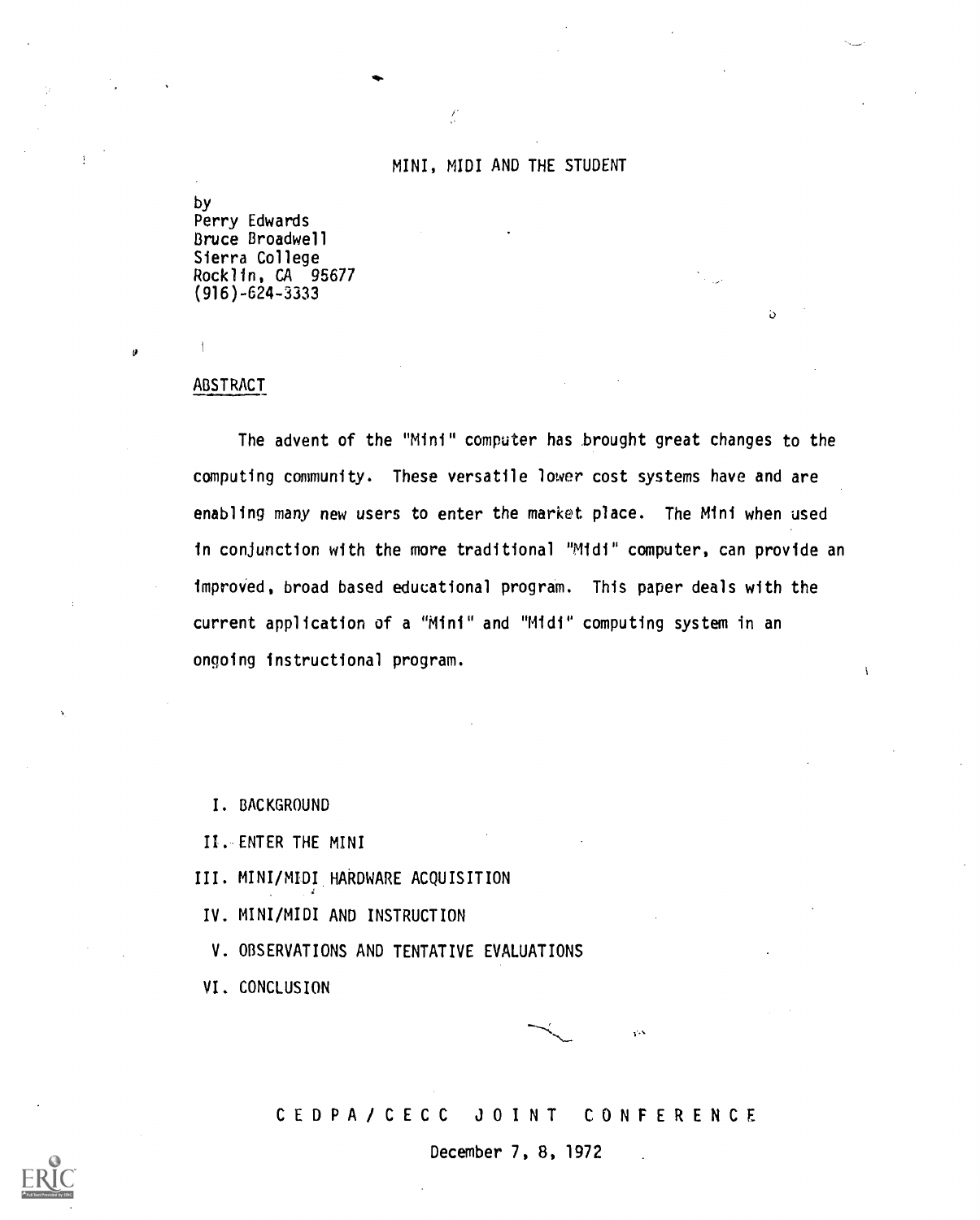



 $\lambda$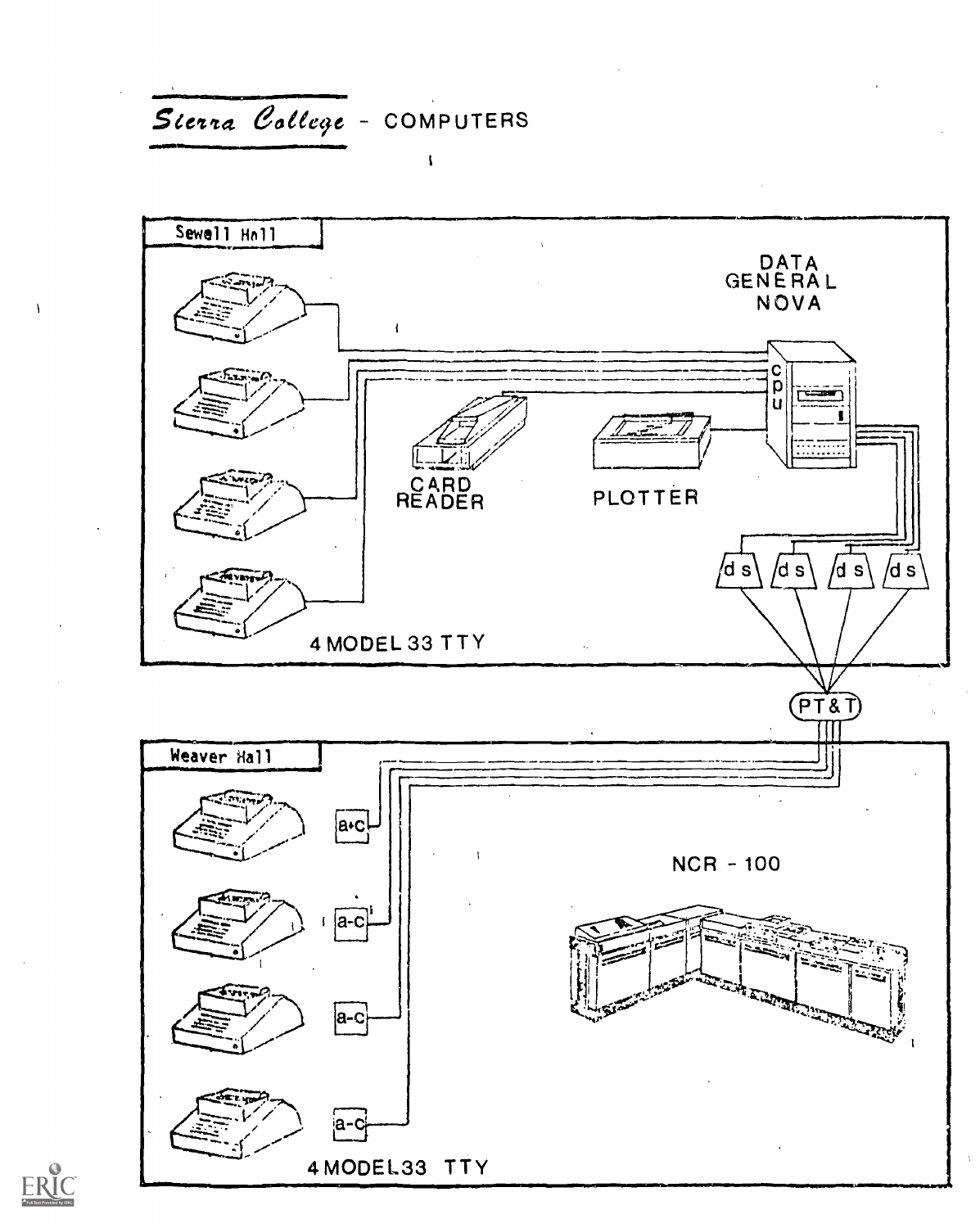# **ABSTRACT**

The advent of the "Mini" computer has brought great changes to the computing community. These versatile lower cost systems have and are enabling many new users to enter the market place. The Mini when used in conjunction with the more traditional "Midi" computer, can provide an improved, broad based educational program. This paper deals with the current application of a "Mini" and "Midi" computing system in an ongoing instructional program.

[1]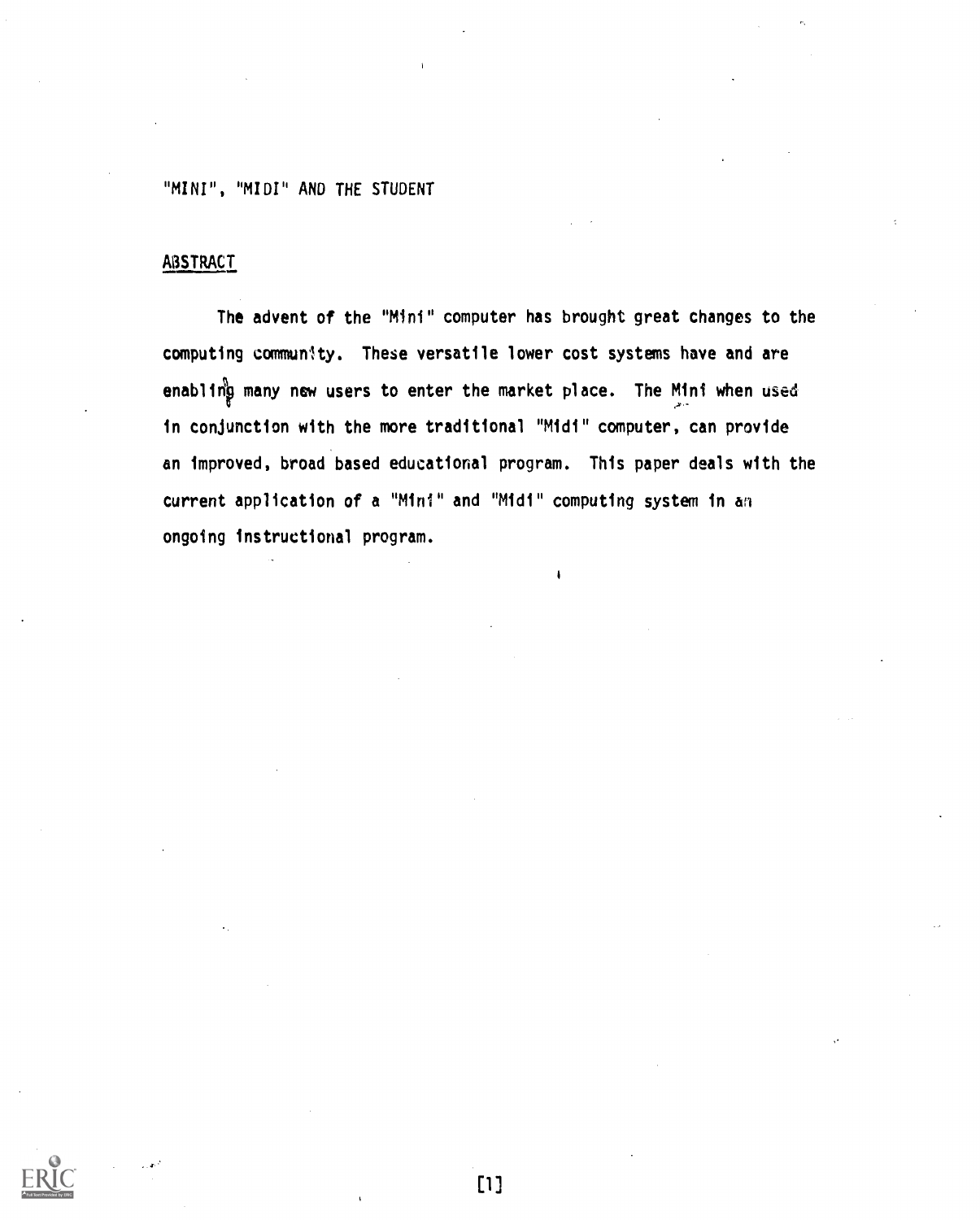#### I. BACKGROUND

Many two-year community colleges offer vocational and/or transfer courses in data processing. These courses typically consist of an introduction to data processing, programming and systems analysis. This paper is concerned with the content and approach used in the introductory course.

The introductory course usually covers the history of data processing, an overview of card machines, and an arm-chair look at computers and computing concepts. The student normally does a lot of listening to his instructor talk about the theory involved but has little opportunity to see and try it on his own. Perhaps he will have a chance to keypunch a few cards, take a tour of the computer center if time permits, or have a.look at some slides of various pieces of equipment whose names will be numeric with no meaning. In general, little real appreciation or practical understanding of computers will have taken place during this first course. If he is a vocationally oriented student, the odds are that this course has done more to dissuade or antagonize him rather than to help him decide that this might be an interesting area for him to consider for a life-time career.

The second group of courses taken are those that involve programming. These courses revolve around the syntax rules of a particular language. Whether it is COBOL, FORTRAN, RPG, PL/1, or an Assembler language, it does not matter, syntax rules predominate. A student is given a problem statement and is supposed-to write a program which does some calculations



Ņ

[2]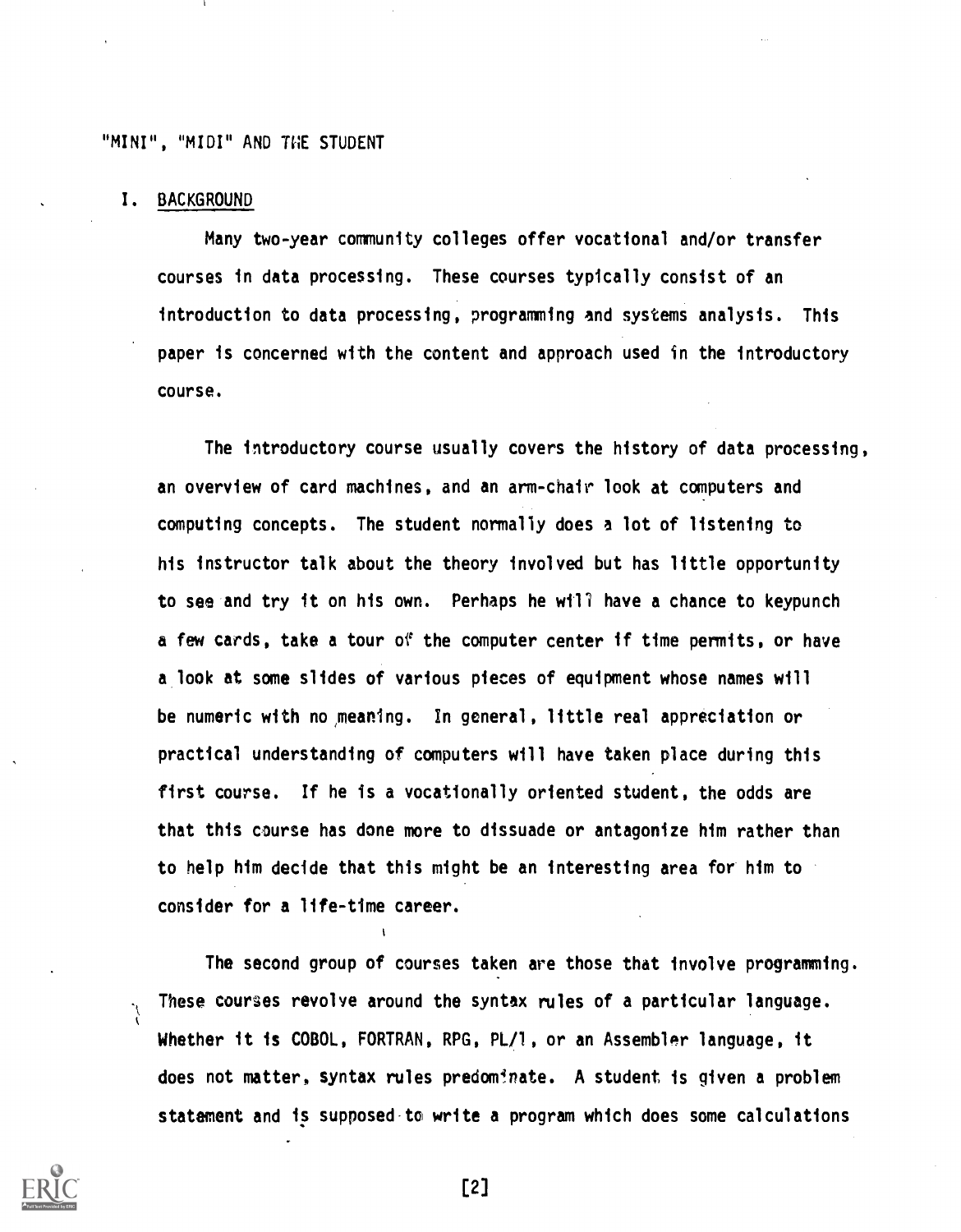instructions that solve the stated problem." These courses typically get more involved with the instructions, than the sequence. Grammar rules are studied in great detail with minor emphasis placed on how to put the instructions together to form a logically correct program. Students are expected to keypunch their source programs and in many cases leave them for batch compilation and execution during off, i.e. non-administrative, hours. The programs are typically returned within 6 to 24 hours with the varicus print-outs rubber-banded to the source deck. The student again has little contact with the computing system itself. In a few cases, an older second generation computer is available for the students to operate, but even these situations are rare, as older machines are usually phased cut when the newer third generation machines are justified.

i.,

The last of the data processing classes is usually one titled Systems Analysis or Systems and Procedures. This course is generally an overview of information flow systems. Usually, it is taught with a project or case study approach and is perhaps the best course in an ongoing curriculum; providing, of course, the student makes it this far.

In many institutions computers have been too expensive to waste on the student (for whom the initial justification was made in the first place). Student programs can be more quickly processed by the skilled operator rather than the novice student. This relieves the computer for use in administrative data processing. However,'as the number of students in these programs increases, more computer power



[33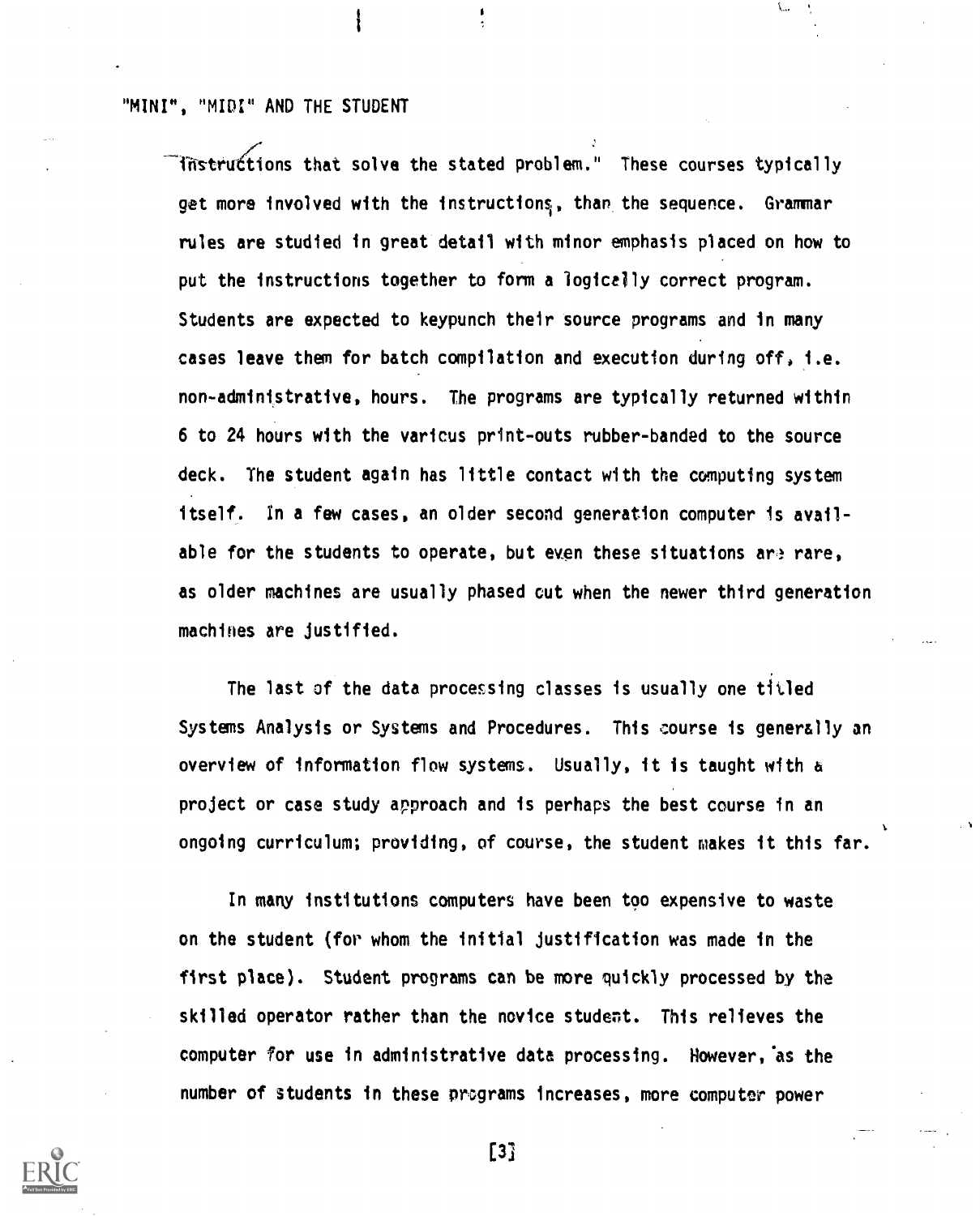is deemed necessary and is obtained by adding on to the current system or going to yet a larger system, which is yet more expensive, and thus removes the student even more.

The answer to this dilemma has, in the past, been either to have a dual computer system or one large single system. In either "solution" neither the instructional nor the administrative staffs have been satisfied. A large system is too expensive for student use. Dual systems usually have not had enough power, either hardware, software, or both, to do the job. What is needed is equipment simple and inexpensive enough for an introductory group of students to operate--yet be complex enough to teach third generaticon'programming and systems concepts and still be able to handle administrative tasks.

#### II. ENTER THE "MINI"

The recent introduction of the "Mini' computer in the marketplace may be a solution to the dilemma. An instructional program built around this type of computer system in conjunction with a third generation "Midi" computer would provide relatively inexpensive equipment for introductory students to operate and a more complex piece of hardware for the advanced students and for sophisticated administrative applications.

As can be seen by scanning any recent trade publication or newspaper, "Mini" computers are available from well over 50 manufacturers. They come in all types and configurations from the single-user teletypewriter version to those with line printers, disks, tape, and card readers.



[4]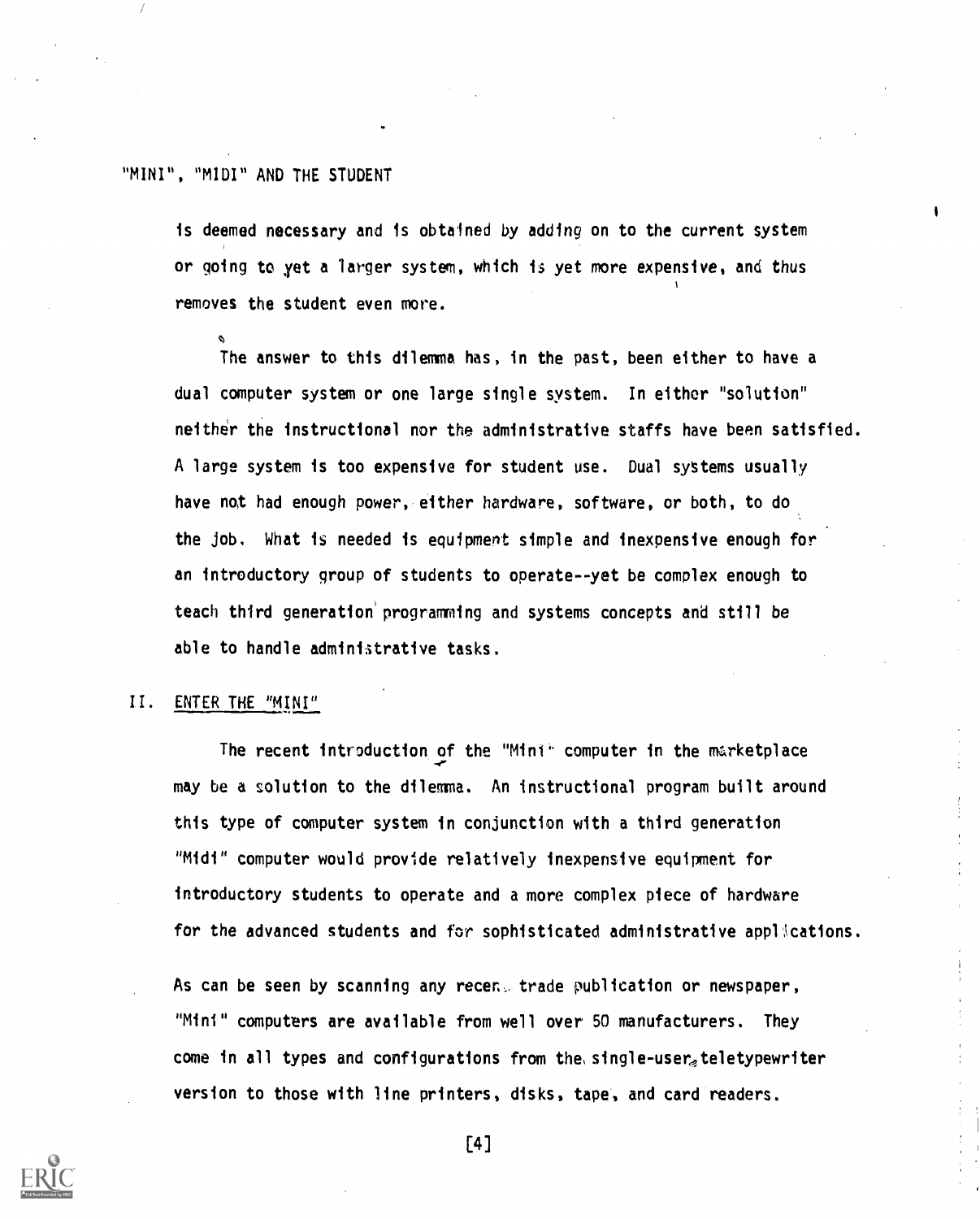In addition, some systems can be found that will time-share or can be interfaced to laboratory instrumentation. Prices obviously vary by particular configuration but typically run from \$12,000 - \$40,000 for purchase. Language capability is usually FORTRAN, BASIC, macro or an assembler. The hardware normally requires no special temperature or humidity controls and in some cases can use 110, volts wall current as the primary power source. "Mini" computers are small in size. being either table-top variety or those mounted in special racks. Memory is usually of the core or all monolithic variety (with memory cycle times of 300 nanoseconds.in the case of the Data General Supernova SC) and can be found from minimums of 4K to maximums of 32K (12, 16, or 18 bit words).

#### III. MINI/MIDI HARDWARE ACQUISITION

The original concept of dual computers at Sierra College was developed out of the need for quick access to a computer for the physical and chemical science as well as the engineering drawing programS. Interdepartmental cooperation from the start was a must and has been achieved. Faculty members from the Mathematics, Chemistry, Physics, Engineering Drawing, and Business areas have worked together in putting together and developing the instructional program.

To more fully understand how the actual hardware was acquired-and installed requires a brief look at the overall information processing requirements of the college. Prior to 1969, the only type of data processing equipment used at Sierra was tabulating equipment. Early



[5]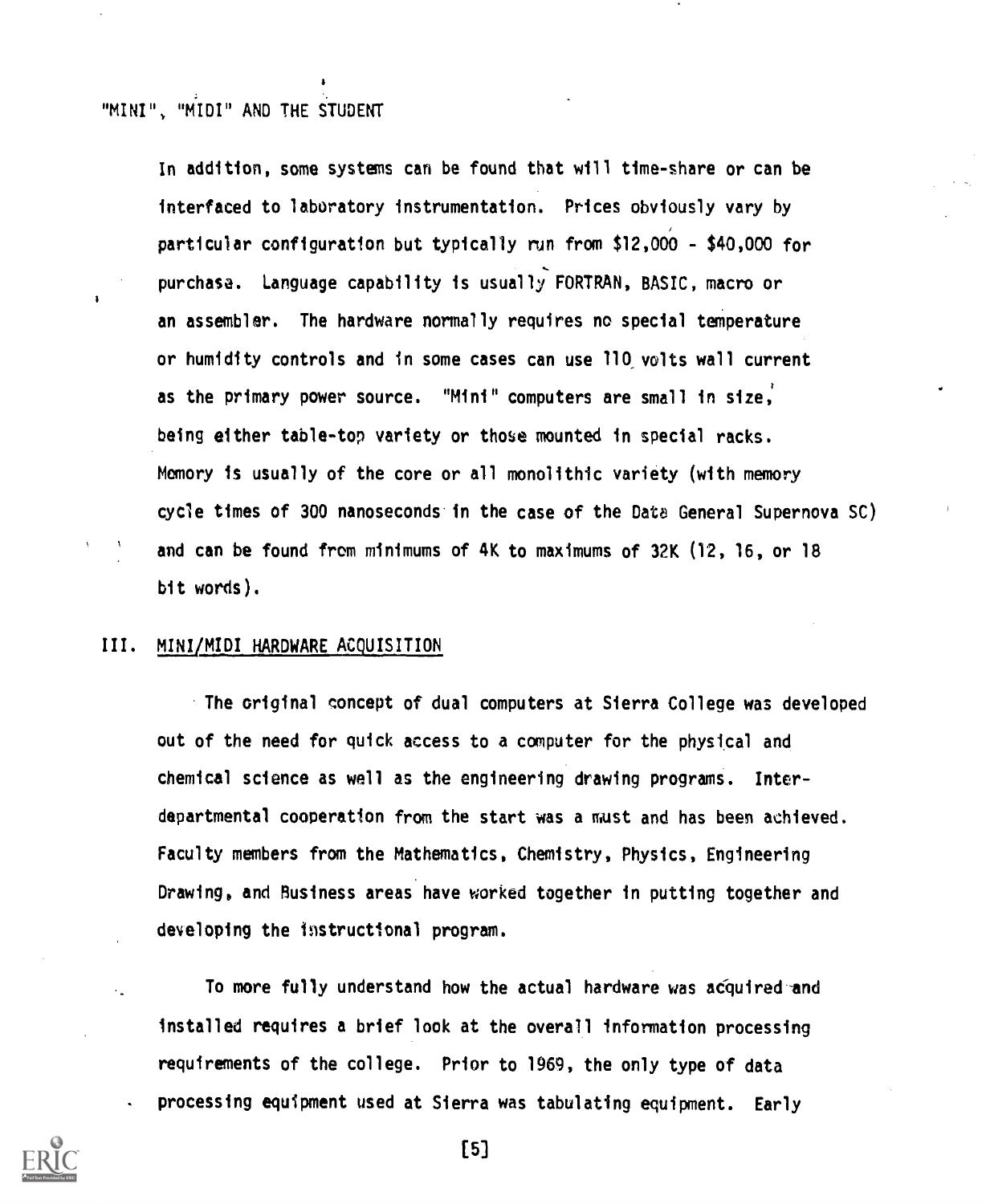in 168, the faculty and administration decided that it was financially feasible to implement computer operations, but only if all three groups (Science, Business, and Administration) would share in its expense and utilization. After discussions with many of the major vendors, accepting bids, and finally benchmark testing, the National Cash Register Century 100 was selected as the primary computer. The Data General Nova was picked for the mini system.

The primary consideration in vendor selection was hardware cost, software availability, and vendor assistance in administrative applications programming. NCR provides a disk operating system, COBOL, FORTRAN, NEAT/3, and a variety of utility routines. Data General provided a memory resident time-share BASIC (they now have disk resident version) and a single user non-conversational FORTRAN. The Century-100 was rented from NCR on a one-year contract. The rental cost for the computer is \$2,110.00/mo. including maintenance and bundled software. This cost covers the following hardware devices:

16K Byte Memory and CPU Dual Disk Drive (8.4 million bytes) 300 Card/Min. Reader 450 Line/Min. Printer I/O Teletypewriter

The Century was installed in February of 1970.



[6]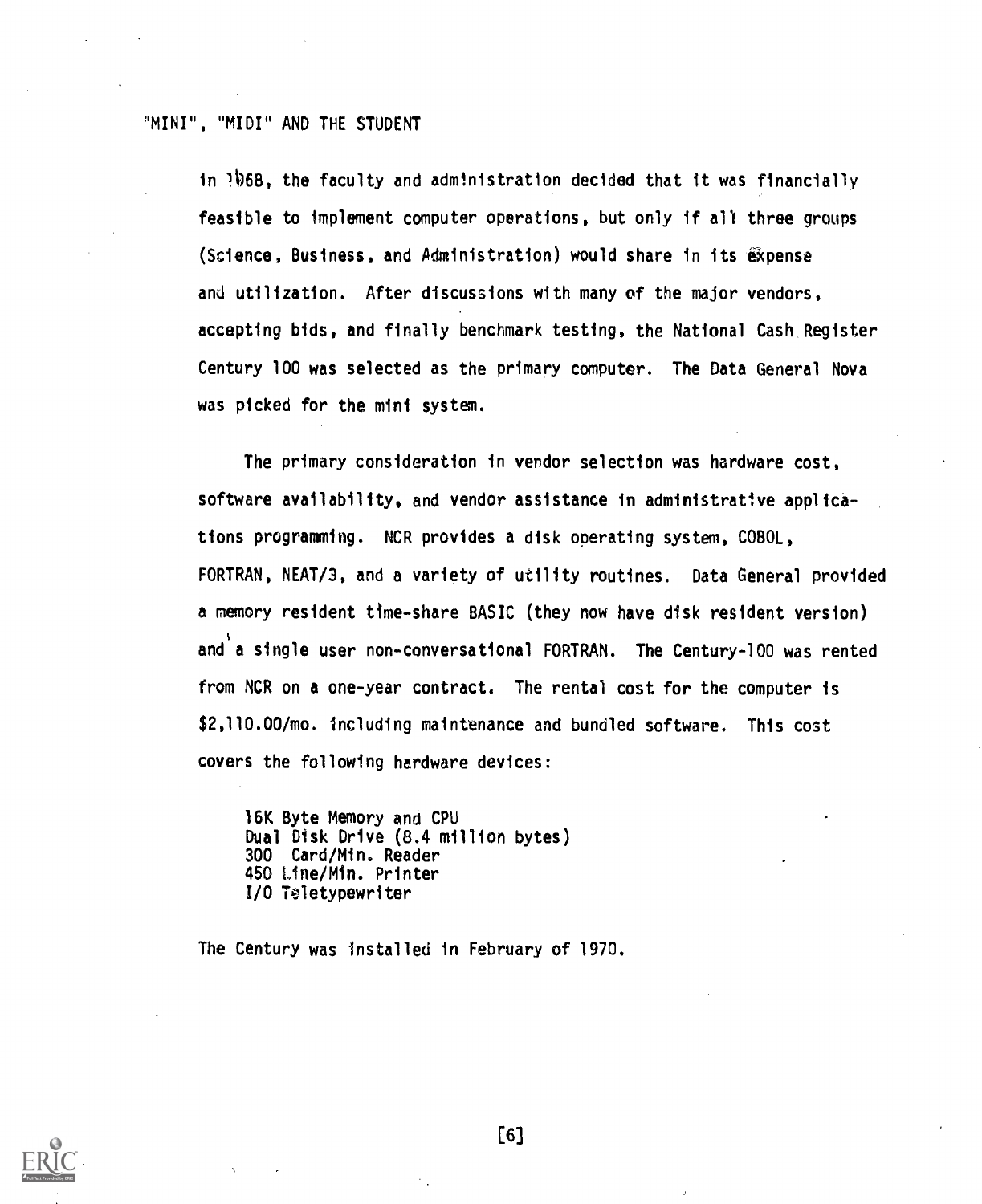The Data General Nova is on a five-year lease purchase contract and costs \$900/month which does not include maintenance but does include bundled software. This cost covers the following devices:

16K Word Memory and CPU 300 Card/Min. Hewlett Packard Reader 4 Model 33 ASR Teletypewriters Houston Incremental Digital Plotter High Speed Paper Tape Reader and Punch

Since the original installation of the Nova in February of 1971, the following pieces of hardware have been added to the system at an additional cost of \$510/month.

4 Model 33 ASR Teletypewriters with Accoustical Couplers 8K Words of Additional Memory

These additions were made in October of 1971 in an'effort to provide computing facilities to more beginning students.

The total cost for both systems is thus:

| NCR Century-100     | \$2110/mo.  |
|---------------------|-------------|
| Data General Nova   | $1410/m0$ . |
| Maintenance on Nova | 140/m0.     |
|                     | \$3660/m0.  |

In addition to the computer hardware costs, additional costs are encountered for keypunch rental, disk pack rental, telephone hand sets, miscellaneous tab equipment, and supplies. The additional costs amount to about \$1,000/mo. The overall Data Processing costs at Sierra, exclusive of personnel, is therefore \$4,660/month.

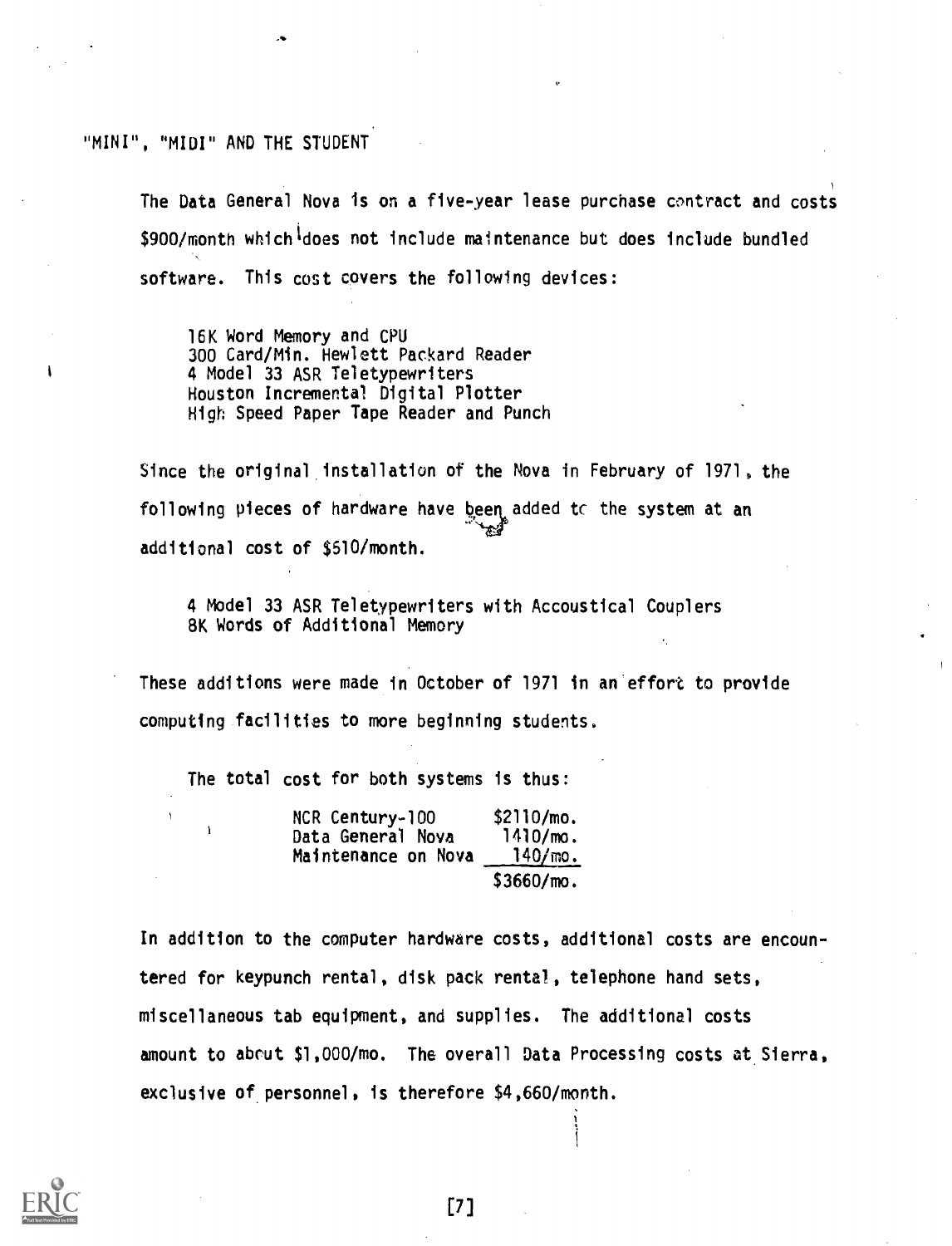#### IV, MINI/MIDI IN USE

Thus, in order to meet a variety of instructional and administrative needs, a Mini/Midi program is currently in operation at Sierra College.

Administrative Data Processing uses the National Cash Register Century-100 solely. Applications programming is done in COBOL and in NCR's NEAT/3\_macro/assembler language. Thus far, the Century 100 is -processing the usual student personnel work, administrative report writing, and some simple financial accounting data (The major financial accounting, i.e., payroll and general ledger is being done by the Placer County Office of Education which coincidentally also has an NCR 100).

As originally conceived, the instructional program is designed to serve the following six differing types of students whose interests in the computing field vary from general to quite specific. These areas are:

- a. General Education for 2-year or 4-year degrees
- b. Two-year degree in Business Data Processing
- c. Two-year degree In Engineering Drawing
- d. First two years of B.S. Degree in Business Administration
- e. First two years for B.S. Degree in Computer Science
- f, First two years for B.S. Degree in Physical and Chemical Sciences

Course work to meet this variety of student needs is offered in many subject areas. There is one underlying premise, however, upon which all courses are based--Logical Problem Solving. By logical problem solving we mean the logical analysis of steps necessary to correctly solve an information or computing problem.

[8]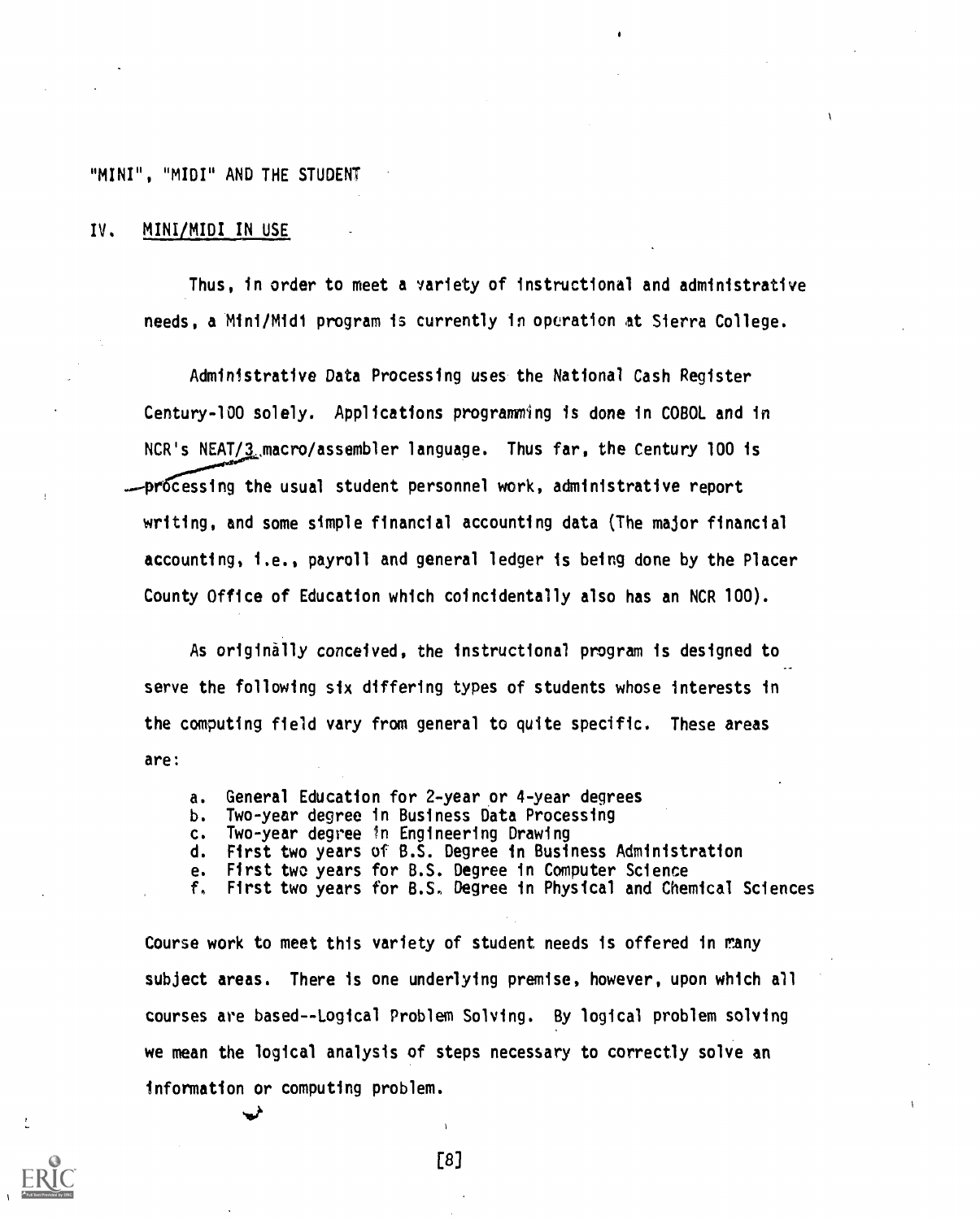This ability to logically analyze the steps necessary to accomplish a desired computation is a developed technique we believe. Our students then must be provided with a framework within which to develop this technique. For example, in the Introduction to Data Processing and Computing course, the mini computer utilizing BASIC language in combination with a carefully planned series of student assignments enables the student to develop the technique of problem solving. With a spiral approach, the student begins by solving a very limited computing or information problem. This is limited in terms of length and complexity. Only a half dozen BASIC instructions are required. Subsequently the problems are expanded relative to complexity of logic and the number of BASIC commands required. Thus a student rather painlessly develops a logical approach to problem solving. The most potent tool utilized in the process is the mini computer with its -interactive, straight-forward, people-oriented language.

 $\mathbf{r}$ 

The Data General Nova at Sierra College operates in a time-sharing mode with 4 hard-wired terminals and 4 remote terminals which use the campus telephone system. While operating in this mode, eight students can simultaneously be compiling and testing their programs using the BASIC Language. The primary advantages of BASIC are in its free flowing style and its interactive mode. Beginning students don't get bogged down in the syntax of the language and can thereby get to the terminals quickly and program more efficiently. **Simps** 



[9]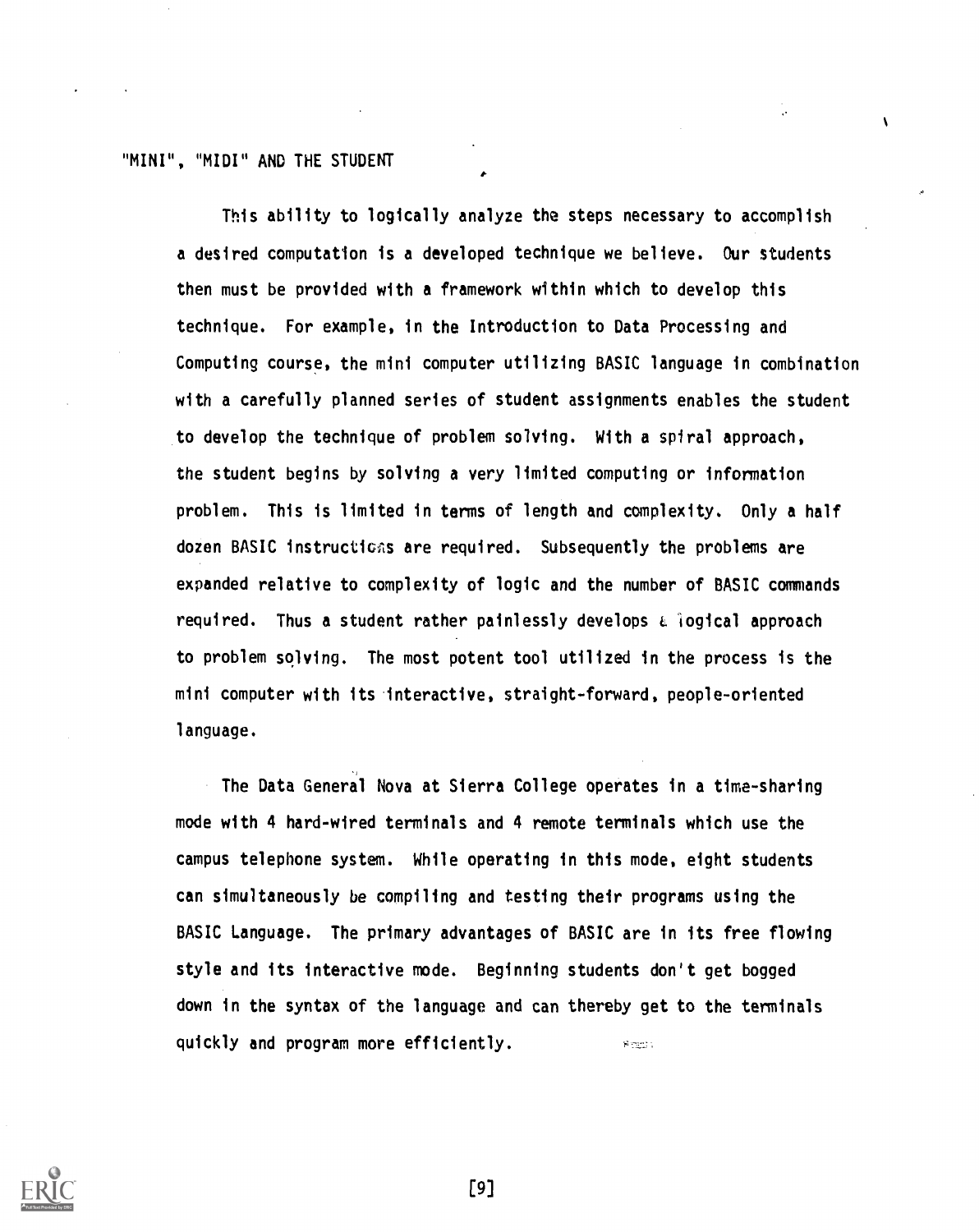$\mathbf{Y}$ 

So, the student's initial encounter with the campus computing systems is usually through the terminals and BASIC. If his major is in the Physical Sciences or the Engineering Drawing field, the Nova will usually be his only computing experience. However, students majoring the other areas will encounter both computers.

 $\overline{1}$ 

After writing many programs in BASIC, including a project program of his choosing, students in the Introduction to Data Processing and Computing course then switch to the Century. While this change, at the outset, may appear to be quite drastic, it is somewhat dampened by using a simple assembler language in their second computer experience. This simple assembler language, developed by one of our Business Data Processing students as his term project, introduces the novice to programming in quite a different form and makes him appreciate the powers of BASIC. The language itself has only 10 commands but allows the user to see the direct relationship between any programming language and the native (object) language of a computer, in a relatively straightforward manner.

Upon completion of the introductory course, students have many options open to them. If they are undertaking the two-year Business Data Processing Degree Program, they will probably take their second course in National Cash Register's NEAT/3 programming language.



E10]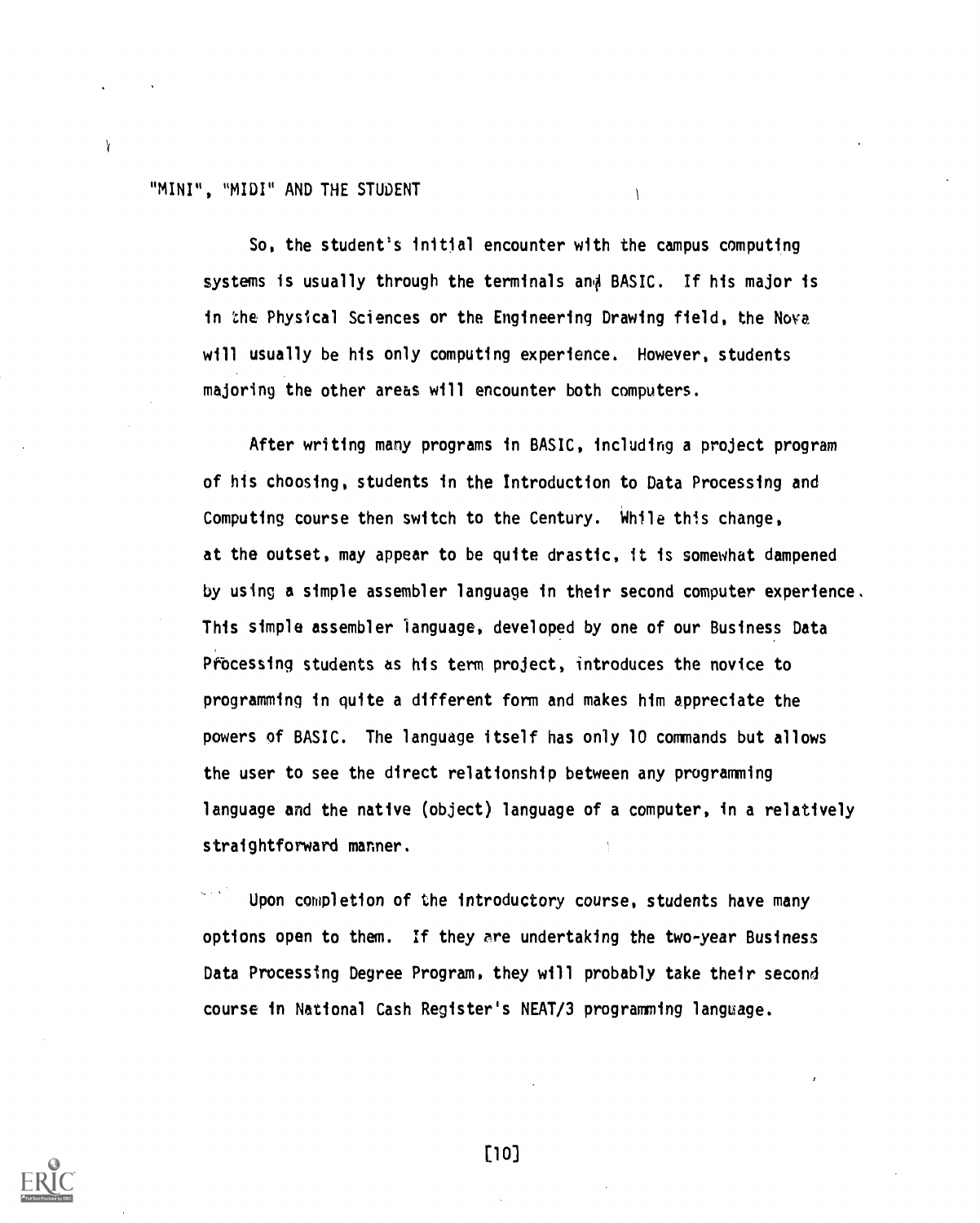1

However, they could take one of the other language courses: FORTRAN or COBOL. In any case the student becomes oriented toward the disk centered Century for all of his remaining official course work. In the language courses, students become familiar with the processing of programs through the Century 100 and will in fact operate the computer in a "hands-on" environment during their laboratory sessions. During non-laboratory hours, programs are batch processed and returned to the student in the more traditional method.

### V. OBSERVATIONS AND TENTATIVE EVALUATIONS

Although it may be premature to make an extensive judgment of the Midi and Mini in cohabitation, as they have only been in operation together since March of 1971, there are a number of encouraging aspects that have and are developing. Student demand on the eight campus terminals is quite heavy. The terminals are quite busy from start-up time until late in the afternoon. The ease with which they can be operated, i.e. no sign-on procedure and relatively simple keybcard has also proved to be an added drawing power. The interactive BASIC language provides for rapid feedback and learning reinforcement.

Student holding power or retention is higher in most of our classes than has been the case in the past. If a drop does occur, it takes place early in the semester and not towards the middle or end.

It is also of interest to note that the advanced students, who did not have an experience with time sharing and BASIC, are asking for special instruction so that they too can become familiar with this



וווז